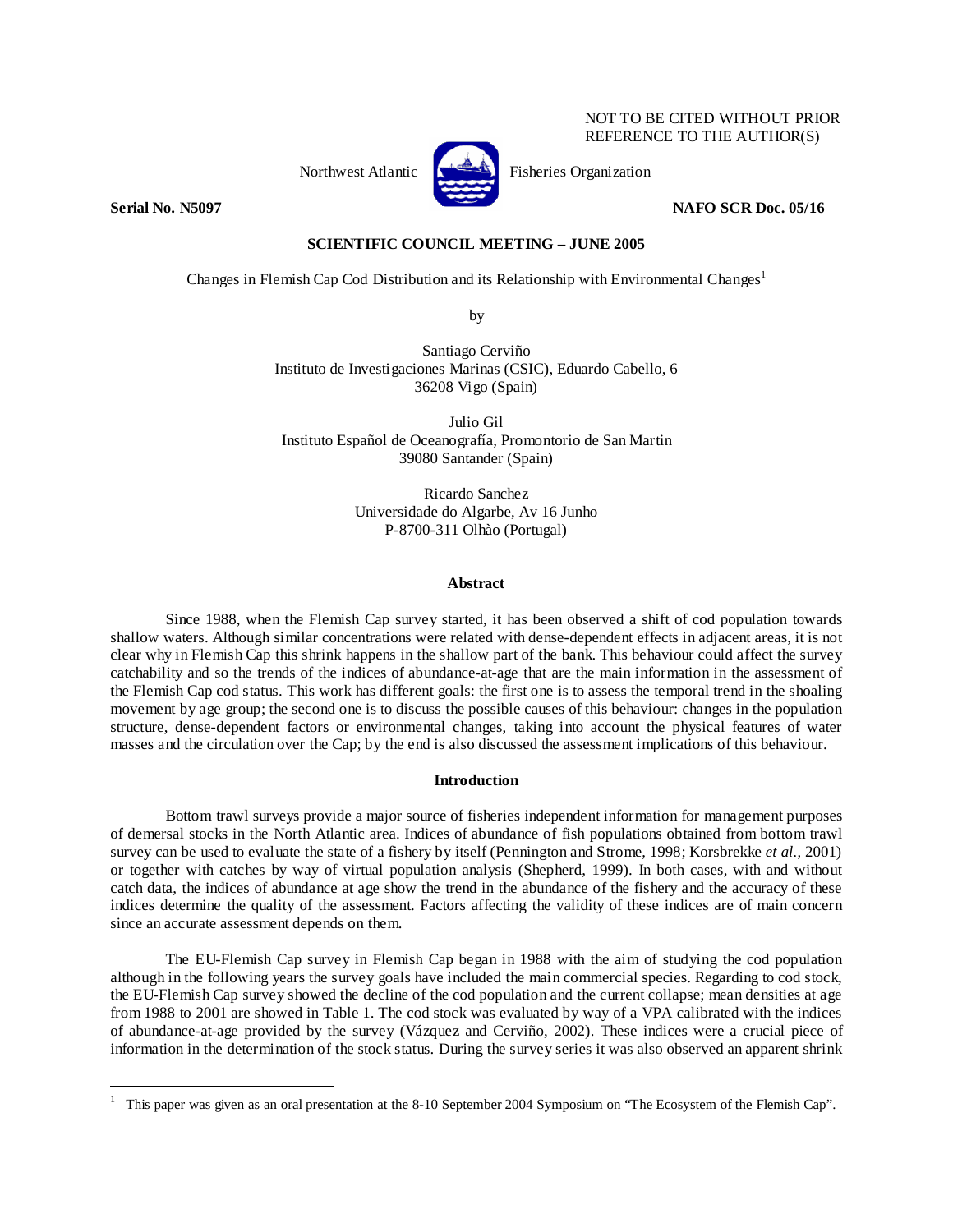in the aggregation of cod and a shoaling movement of the population (Vázquez, 2002). Until now, this apparent observation was not described neither analyzed.

In order to study effect of some factors on a stock it's important to take into account the age structure of this stock because it explains better the stock dynamic. Furthermore, there is evidence that age aggregated indices that relates abundance and environmental effects varied with age (Swain and Wade, 1993), then age aggregated indices confound age effects with abundance effects (Marshal and Frank, 1994). In this work we will disaggregate the cod abundance at each haul station in order to get trends of disaggregated indices for each year class of cod and describe the spatial dynamic of cod in Flemish Cap.

The objectives of this work are three: first, to describe and to quantify the spatial dynamic of Flemish Cap cod taking into account the age structure; second, to study the possible causes of the shoaling movement with three main hypothesis: changes in age structure, effects dense-dependents and environmental changes; and third, to analyze the possible consequences of this movement on the assessment of the cod stock in Flemish Cap.

### **Material and Methods**

The data sets for this study were obtained from the EU-Flemish Cap survey that is carried out since 1988 with the aim of evaluate the main commercial species in the area (Vázquez, 2002). The stratified random sampling, that usually has 120 hauls, follows the NAFO specifications as described by Doubleday (1981). The survey area spreads out until 720 m covering all the cod area distribution that is considered an independent stock.

Cod abundance at age was calculated as a stratified mean density of a haul of 1 mille distance. Abundance at age for each haul was calculated applying the annual age-length key (ALK) to each haul size-distribution and rising to the total haul catch. EU-Flemish Cap survey uses one ALK for all hauls assuming there aren't differences in growth inside Flemish Cap.

Hydrographic data were obtained at the end of each haul with Seabird Electronics (SBE) CTDs (Models SBE19 and SBE25). Cruises were between 10-15 days duration with approximately 110 sampling stations per cruise. The mean station separation was approximately 18.5 km although stations were randomly stratified following standard methods described in Vázquez (2000). Dynamic calculations, based upon the dynamic topography field, were computed using a 200 dbar reference level, similar to previous studies (e.g., Kudlo and Burmakin, MS 1972; Kudlo and Borovkov, MS 1975; Kudlo *et al*., 1984).

#### *Indices of depth preference*

For each age and each year, it was calculated an index that relates the density of cod with the depth preference. The index of depth preference consists basically on a stratified mean depth weighted with the density of each haul. Haul weights were applied in log scale (+1) in order to reduce the weight of an extraordinary catch.

$$
I = \frac{1}{N} \sum_{str} I_{str} * N_{str}
$$

$$
I_{str} = \frac{\sum_{i=1}^{n} \ln(N_i + 1) * d_i}{\sum_{i=1}^{n} \ln(N_i + 1)}
$$

where: *N* is the abundance; *str* is the sub index for strata and *i* the sub index for haul;  $d_i$  is the depth in meters of each haul. Index units are meters. Each year and each age have their own index of depth preference. Results are showed in Fig. 1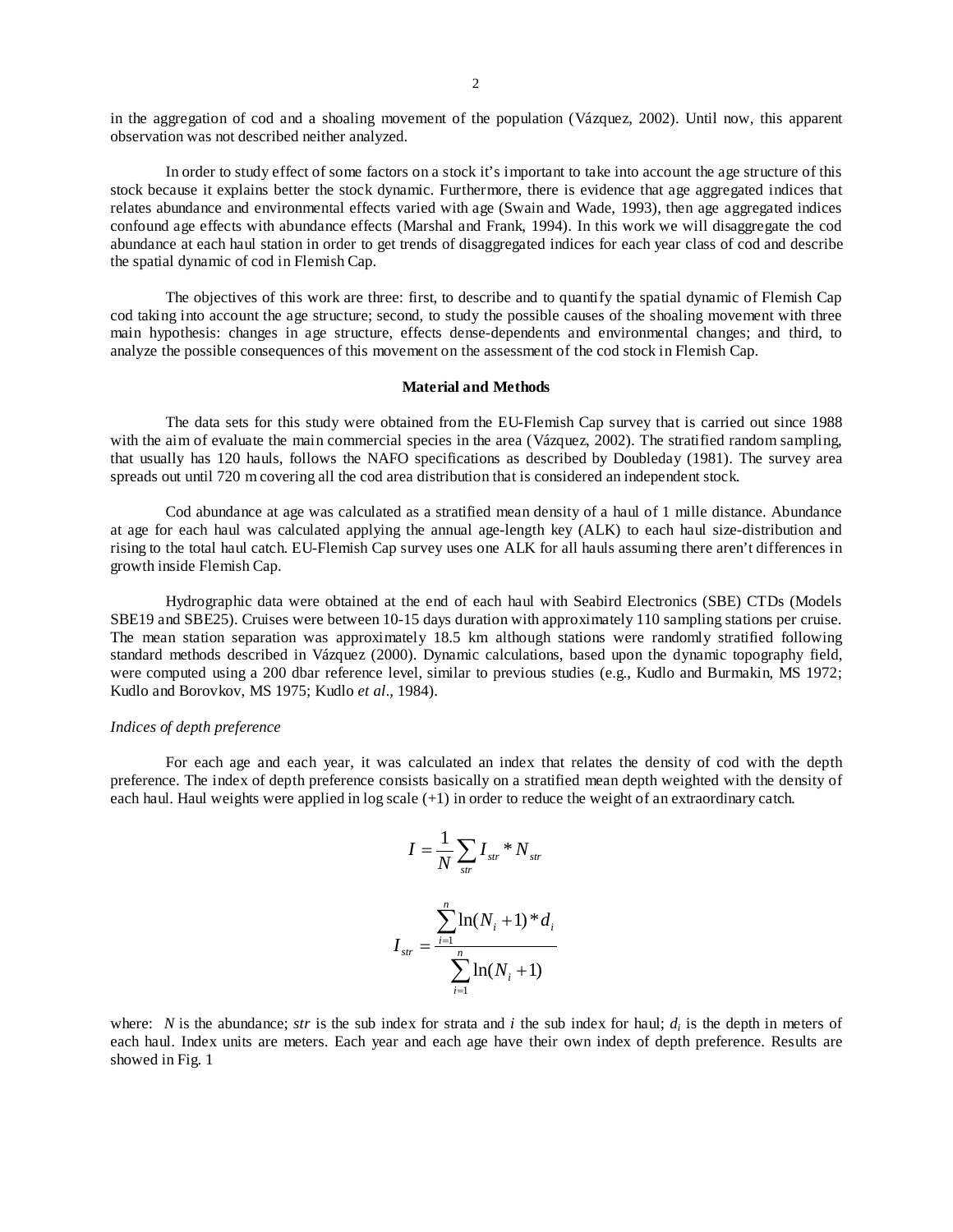Abundance at age of each haul was used to produce contour maps of density by linear kriging. Trends in the distribution are showed in figures 2 to 8.

### **Results**

The first result presents the summary of depth preference of Flemish Cap cod at age. The mean value (Table 2) for years 1998 to 2001 shows that one-year-old cod prefers 188 m and the depth preference increases with age until the estimated value of 254 for ages 7 and 8. This result shows a well construct red distribution of cod in Flemish Cap with young cod (1 year old) in shallow water and older cod in deeper waters.

Figure 1 shows the change in depth preference for each age from 1988 to 2001. In order to clarify the trend, a linear model was fitted to each age. R-square values show a general good fit and the slope of the line shows the rate of change in depth preference. All the age groups presents a change in depth preference during the analysed period (1988 to 2001); the rate of change ranges between 2.15 m/year of age 2 to 7.21 m/year of age 8, although values higher than 5 are frequents (Table 2).

Estimated density for 1 mille trawl is presented in Table 1 where we can see that mean density was decreasing for all age classes. Correlations among temporal trends in abundance and temporal trends in depth preference shows a positive relationship among both processes for all age classes (Table 2) with coefficients ranging from .17 or .26 (ages 8 and 2) to .76 or .79 for ages 4 and 5.

Figures 2 to 8 show the contour plots for cod-at-age distribution in Flemish Cap. In this plot we can see the continuous trend in decreasing abundance-at-age and the shoaling movement along the analyzed period; nevertheless, these trends were better represented in Table 2. The most important information from these contour plots is the distribution pattern. Many of these plots shows a circular distribution around an area of no cod that is centred on the cap that remember a "donut" shape; clear examples of this behaviour are age 1 and 2 of 1992 although other plots shows a similar behaviour. There are different ages of year 1991 or 1996 that shows the opposite behaviour, where the distribution is not circular and there isn't a central hole. In general, all the plots shows an intermediate pattern with a more or less "donut" shape, although this shape is more frequent in younger ages (Fig. 2 and 3). In recent years, when abundance is low and cod occurs in just some hauls, this pattern can't be well evaluated.

With the aim of relating the fronts to the nutrients and primary productivity, the dynamical situation in July of 1998 was studied. The Fig. 9 shows a close relation among the dynamical front due to the gyre over the bank and the higher values of nitrate, phosphate, silicate and fluorescence. Besides this, the oxygen concentration is high out of the gyre core. So, the governing mechanism of supply nutrients and high values of primary production is close to the fronts. Therefore, the high productivity will depend on the front situation: in deep Cap waters if a gyre does not exists, and in shallow Cap waters if a conspicuous gyre is over the Cap.

#### **Discussion**

Since 1988, when the EU Flemish Cap survey started, it was observed a general shoaling movement in the cod population. At the same time the abundance decreased and eventually the stock collapsed. The causes and consequences of this shoaling behaviour are now discussed. We speculate with three possible causes: changes in population structure, dense-dependent response and environmental effects. The main consequences discussed here are the change in survey at age catchability, its effects on the Flemish Cap cod assessment.

Flemish Cap Cod are distributed gradually regarding to age and depth. Young individuals prefer shallow waters and, with ageing, they change gradually its preferences to deeper waters (Table 2). A change in the population structure at age could have explained the observed trend of Flemish Cap cod population towards shoal waters if old cod disappear; nevertheless our results show that all ages had this shoaling movement during the analysed period (1988 to 2001) with a rate of about 5 m by year. This behaviour eliminates the change in population structure as an explanation for the shoaling movement.

Although there is a positive correlation among depth preference and abundance for all the age classes (Table 2), this doesn't mean a causal relationship. The theory of density dependent habitat selection predicts the distribution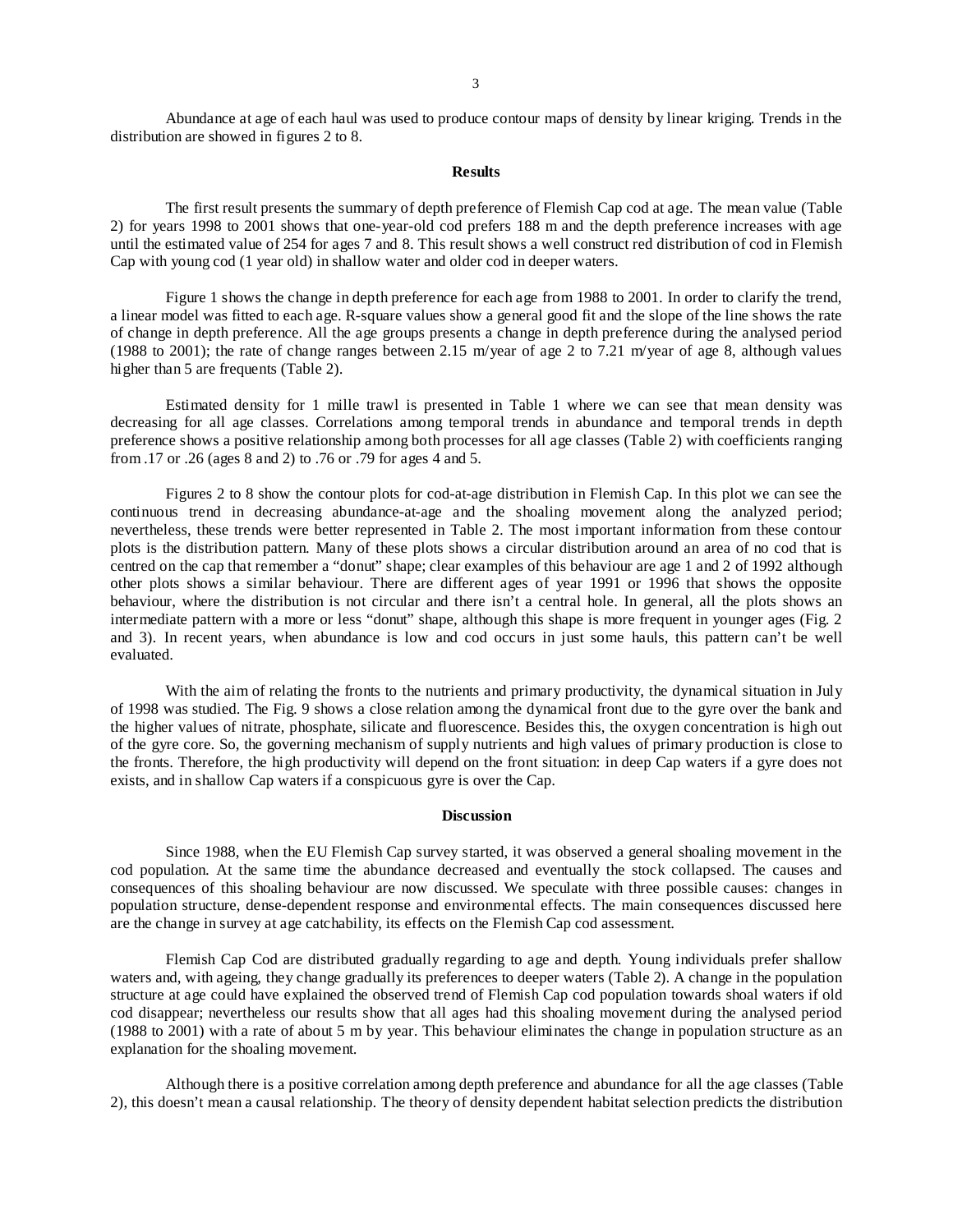of foragers among habitats assuming that foragers behaviour follows the ideal free distribution i.e. competitors have equal abilities, resources are patchily distributed and movement among patches has no cost (Giske *et al.*, 1998). This theory predicts that foragers will choose places where the profit rate is higher. For a population whose abundance is increasing the best habitats will be first occupied and, as the density increases, competition also increases and other poorer habitats get relatively better and they will be eventually occupied. The theory predicts that the profit rate will be equal in all occupied habitats then, the preferred habitats shows high density.

Density dependent theory of habitat selection explains the observed reduction in the area occupied by cod in Flemish Cap (Fig. 2 to 8) but it can't explain by itself the shoaling movement. The theory doesn't explain why, when abundance decreases, the preferred habitats are now shallow waters as is showed by the trend in the index of depth preference for all ages (Fig. 1).

An alternative explanation may be related with a change in environmental preference. The observed cod behaviour in Flemish Cap implies a change in relative preference towards shallow waters. I mean with "relative" that not necessarily shallow environment is now better than before but also that deeper environment may be now worst than before.

Causes for deeper environment worsening could be the competition with other species like Greenland halibut. Greenland halibut abundance in Flemish Cap increases during the EU Flemish Cap survey series (Vázquez, \*\*) and as well as with cod it was observed a shoaling movement. Greenland halibut occurs in deeper waters than cod and their intrusion on areas usually occupied by cod in Flemish Cap could be a cause for environmental worsening and a lost in the profit rate in the areas usually occupied by the Flemish Cap cod.

Causes for shallow waters environment improvement could be related with changes in circulation around the cap. The analysis of the 1988-2000 dynamic topographies shows that although water circulation in July is essentially anticyclonic around Flemish Cap, there are significant year-to-year differences. Circulation patterns were classified into two main types: (i) a well-developed anticyclone gyre with a well-defined core anchored to the top of the bank and (ii) highly variable circulation where the central gyre is poorly defined and there are numerous mesoscale eddies (Gil *et al*., 2004). When a well-developed anticyclone eddy is present over the Cap a conspicuous front encircled a central core in which a number of stations bore approximately the same geopotential anomaly, and this front is located in the Cap shallow waters. However, when the central gyre is poorly defined, the fronts are due to the Labrador Current and they are located in deeper waters. Since in recent years it was observed a higher frequency of conspicuous gyres (Gil *et al*., 2004), this can explain an increase in the primary production towards shallow waters that could drive the food chain in the same direction.

Trawl survey yields an abundance index that shows the stock trend in a temporal series. The method to estimate the abundance is the swept area method that depends on the measure of trawled surface; i.e. gear width by trawl longitude. Nevertheless the lateral opening depends on the rope length that is a function of depth. Then, the deep the trawl the wider the lateral opening (Godo and Engas, 1989). The width of the Loffoten gear used in the EU-Flemish Cap survey is expected to be of 13.5 m, and is kept constant in the abundance calculations, in all the hauls in all the series. This doesn't affect the indices value if depth preferences at-age doesn't change along the time. If a year class of cod moves during a temporal series toward shoal waters, it is expected that the sweep area for this year class decreases. Given that all cod classes move to shallower waters, their estimated survey abundance in Flemish Cap is expected to be underestimated and the observed decreasing trend in abundance, from 1988 to 2001 are probably less than the survey index shows. The quantity of this underestimation is unknown although is not expected a change in the present stock status that is at the lower historical level. An estimation of lateral opening in function of depth in the EU Flemish Cap survey will allow a correction of Flemish Cap indices of abundance.

#### **References**

- DOUBLEDAY, W.G. 1981. Manual of groundfish surveys in the Northwest Atlantic. NAFO, *Sci. Coun. Studies,* 2. 55 pp.
- GIL, J., R. SANCHEZ, S. CERVIÑO and D. GARABANA. 2004. Geostrophic circulation and heat flux across the Flemish Cap. *J. North West Atlantic Fish. Sci.,* 34: 61-68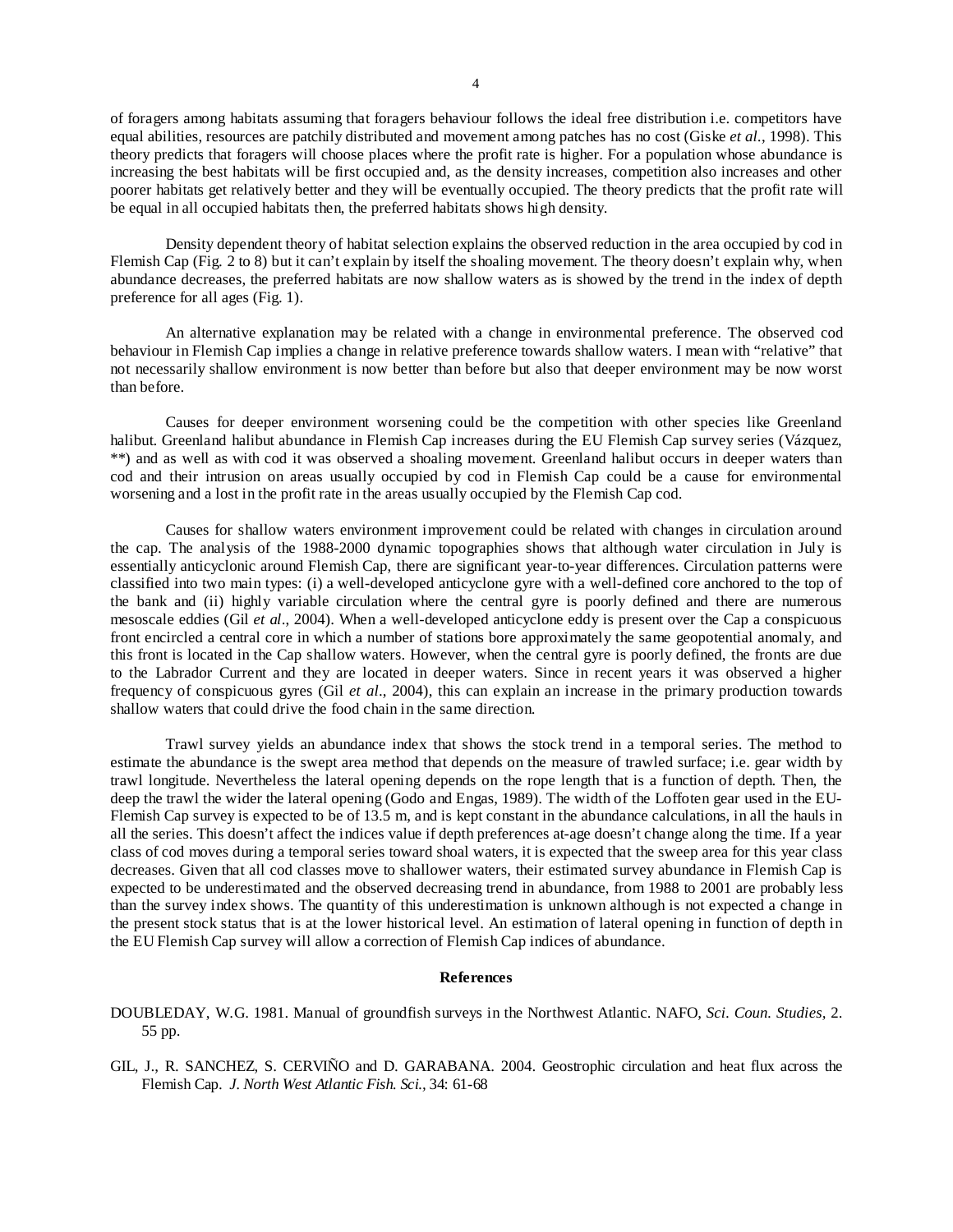- GISKE, J., H. GEIR, and O. FIKSEN. 1998. Modelling spatial dynamics of fish. *Rev. in Fish Biol and Fisheries.*, 8: 57-91.
- GODØ, O.R. and A. ENGÅS. 1989. Swept area variation with depth and its influence on abundance indices of groundfish from trawl surveys. *J. Northw. Atl. Fish. Sci*., 9: 141-150.
- KORSBREKKE, K., S. MEHL, O. NAKKEN and M. PENNINGTON. 2001. A survey-based assessment of the Northeast Artic cod stock. *ICES J. Mar. Sci*., 58: 763-769.
- KUDLO, B. P. and V. V. BURMAKIN. 1972. Water circulation in the South Labrador and Newfoundland areas in 1970-71. *ICNAF Redbook* 1972(III): 27-33.
- KUDLO B. P. and V. A. BOROVKOV. MS 1975. Circulation of waters in the ICNAF area in 1973-1974. *ICNAF Res. Doc.* Nº 79, Serial nº 3506, 12 p.
- KUDLO B. P. , V. A. BOROVKOV and N. G. SAPRONETSKAYA. 1984. Waters Circulation Patterns on Flemish Cap from Observations in 1977-82. *NAFO Sci. Coun. Studies,* **7:** 27-38.
- MARSHAL, C.T. and K.T. FRANK. 1994. Geographic responses of groundfsh to variation in abundance: methods of detection and their interpretation. *Can. J. Fish. Aquat. Sci.,* 51: 808-816
- PENNINGTON, M. and T. STRØMME. 1998. Survey as a research tool for managing dynamic stocks. Fish. Res., 37: 97-106
- SHEPHERD, J.G. 1999. *Extended Survivors Analysis: an improved method for the analysis of catch-at-age data and abundance indices*. ICES J. Mar. Sci., 56: 584-591.
- SWAIN, D.P. 1999. Changes in the distribution of Atlantic cod (*Gadus morhua*) in the southern Gulf of St Lawrence: effects of environmental change or change in environmental preferences? Fish. Oceanogr., 8: 1-17.
- SWAIN, D.P. and E.F. WADE. 1993. Density-dependent geographic distribution of Atlantic cod (*Gadus morhua*) in the southern Gulf of St. Laurence. Can. J. Fish. Aquat. Sci., 50: 725-733.
- VÁZQUEZ, A. 2002. Results from bottom trawl survey on Flemish Cap of July 2001. NAFO SCR Doc. 02/12.
- VÁZQUEZ, A. and S. CERVIÑO. 2002. An assessment of the cod stock in NAFO Division 3M. NAFO SCR Doc. 02/58. 15 pp.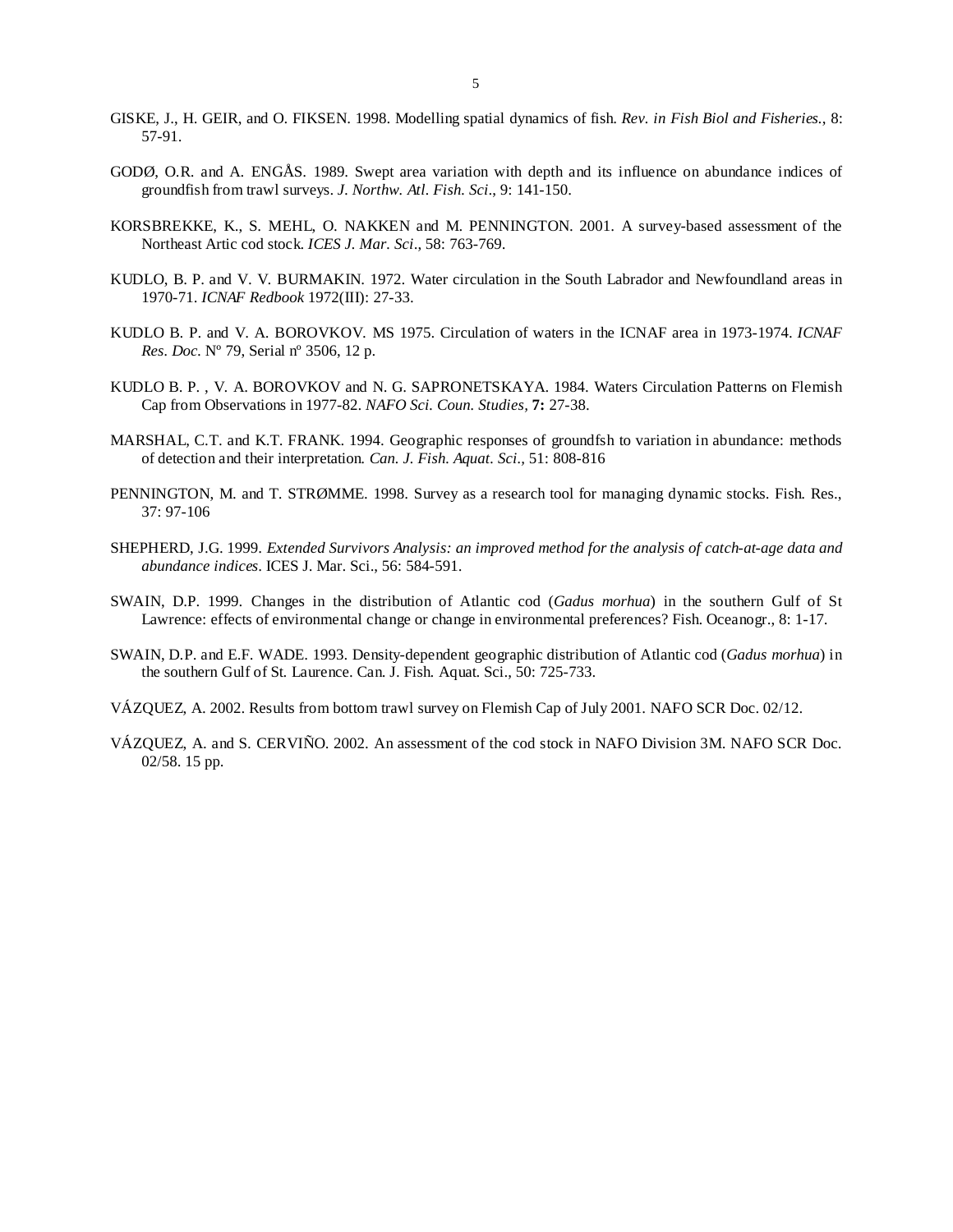|      | 1       | 2      | 3      | 4      | 5      | 6     | 7     | 8     |
|------|---------|--------|--------|--------|--------|-------|-------|-------|
| 1988 | 3.112   | 50.555 | 28.425 | 7.501  | 0.794  | 0.121 | 0.155 | 0.046 |
| 1989 | 15.263  | 7.982  | 60.105 | 35.102 | 13.244 | 0.901 | 0.111 | 0.096 |
| 1990 | 1.771   | 8.329  | 3.268  | 10.687 | 10.139 | 2.971 | 0.242 | 0.112 |
| 1991 | 100.945 | 18.481 | 11.032 | 1.374  | 4.444  | 1.190 | 0.211 | 0.051 |
| 1992 | 50.980  | 26.755 | 3.458  | 1.397  | 0.227  | 0.870 | 0.155 | 0.009 |
| 1993 | 3.037   | 95.129 | 19.844 | 0.702  | 0.878  | 0.116 | 0.343 | 0.070 |
| 1994 | 2.252   | 2.691  | 17.126 | 3.189  | 0.084  | 0.046 | 0.005 | 0.082 |
| 1995 | 1.097   | 8.073  | 0.875  | 2.529  | 0.628  | 0.023 | 0.017 | 0.016 |
| 1996 | 0.027   | 2.085  | 4.377  | 0.586  | 1.611  | 0.134 | 0.005 | 0.004 |
| 1997 | 0.029   | 0.100  | 2.247  | 3.133  | 0.256  | 0.648 | 0.014 | 0.000 |
| 1998 | 0.017   | 0.054  | 0.060  | 0.807  | 1.026  | 0.051 | 0.102 | 0.000 |
| 1999 | 0.004   | 0.056  | 0.073  | 0.075  | 0.467  | 0.296 | 0.013 | 0.005 |
| 2000 | 0.123   | 0.009  | 0.193  | 0.121  | 0.059  | 0.285 | 0.113 | 0.008 |
| 2001 | 0.320   | 1.173  | 0.005  | 0.077  | 0.049  | 0.003 | 0.105 | 0.061 |
|      |         |        |        |        |        |       |       |       |

Table 1.- Flemish Cap cod stratified mean abundance at age (numbers by 1 mille haul).

Table 2. Statistics for the index of cod depth preference. *Mean*, *min* and *max* refers to the index values for the series (1988 to 2001). *Slope* refers to regression of index on year (units in meters by year). *Correl* refers to the correlation among survey mean abundance and index of depth preference.

|                          |         | 2       |         | 4       | 5       | 6       | 7       | 8       |
|--------------------------|---------|---------|---------|---------|---------|---------|---------|---------|
| <i>Mean</i> (1988-01)    | 188     | 212     | 209     | 226     | 239     | 251     | 254     | 254     |
| <i>Min</i> $(1988-01)$   | 133     | 169     | 148     | 184     | 196     | 214     | 211     | 175     |
| Max (1988-01)            | 231     | 245     | 253     | 294     | 313     | 307     | 316     | 356     |
| <i>Slope</i> (I-Year)    | $-5.28$ | $-2.15$ | $-3.83$ | $-5.59$ | $-6.83$ | $-6.26$ | $-5.55$ | $-7.21$ |
| <i>Correl</i> (I-Survey) | 0.54    | 0.26    | 0.45    | 0.76    | 0.79    | 0.62    | 0.38    | 0.17    |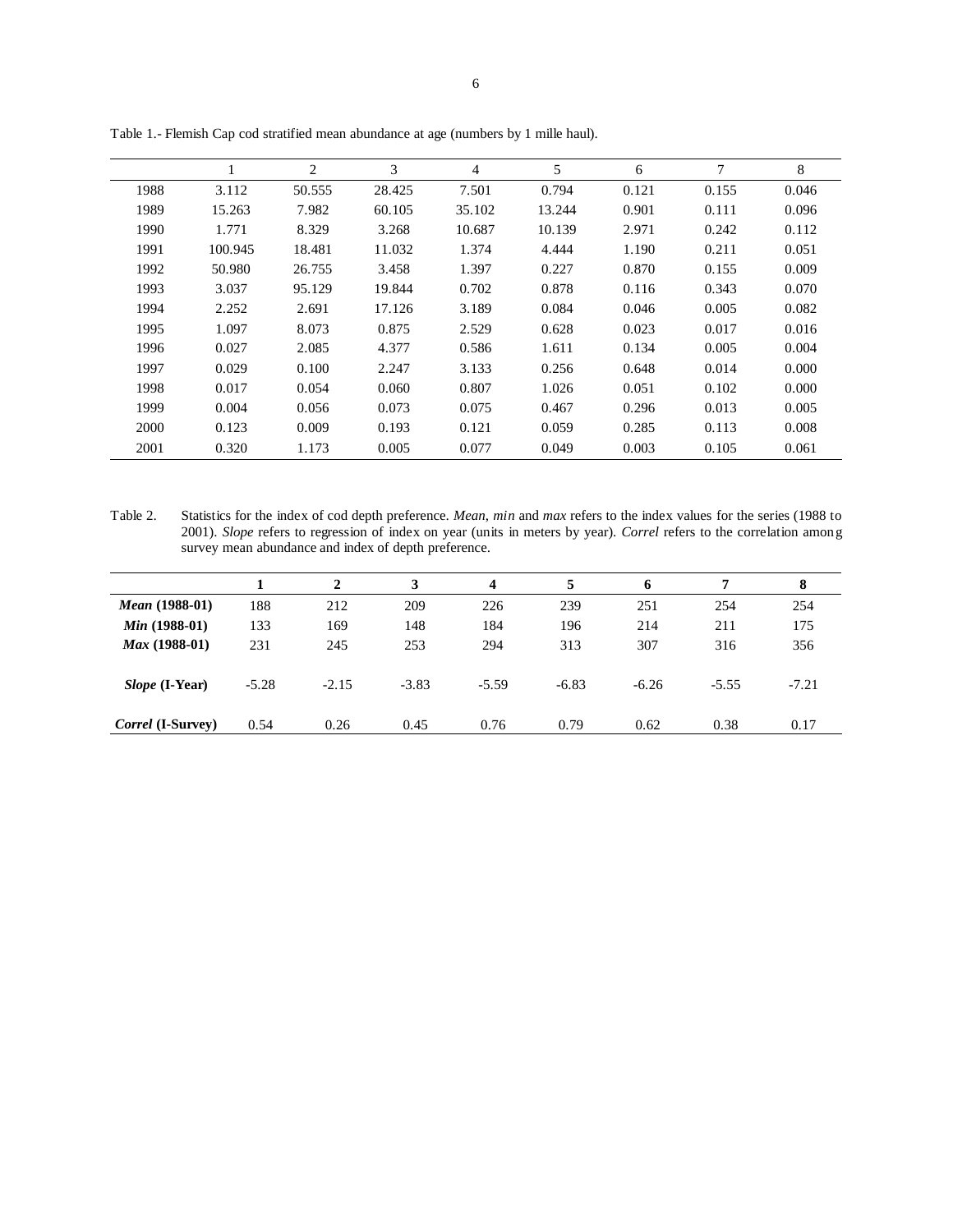

Fig. 1. Trends in depth preference by age (y axis in meters) from 1988 to 2001 (x axis). Each plot was fitted linearly showing the resulting equation and the R square. All ages show a trend preference towards shallower waters in recent years as is showed by the negative slope.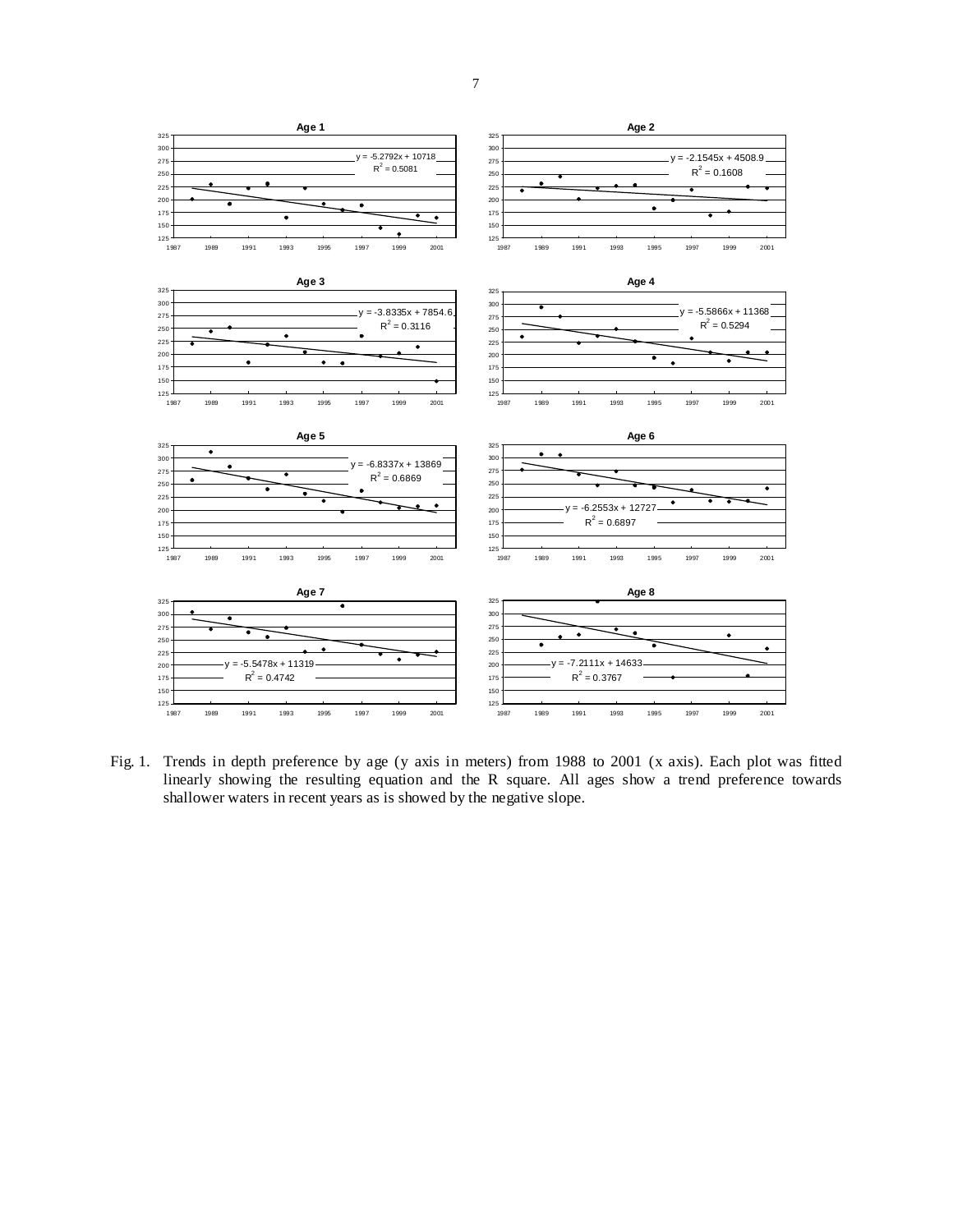

Fig. 2. Age 1 cod distribution from 1988 to 2001 in numbers by mille of trawl.



Fig. 3. Age 2 cod distribution from 1988 to 2001 in numbers by mille of trawl.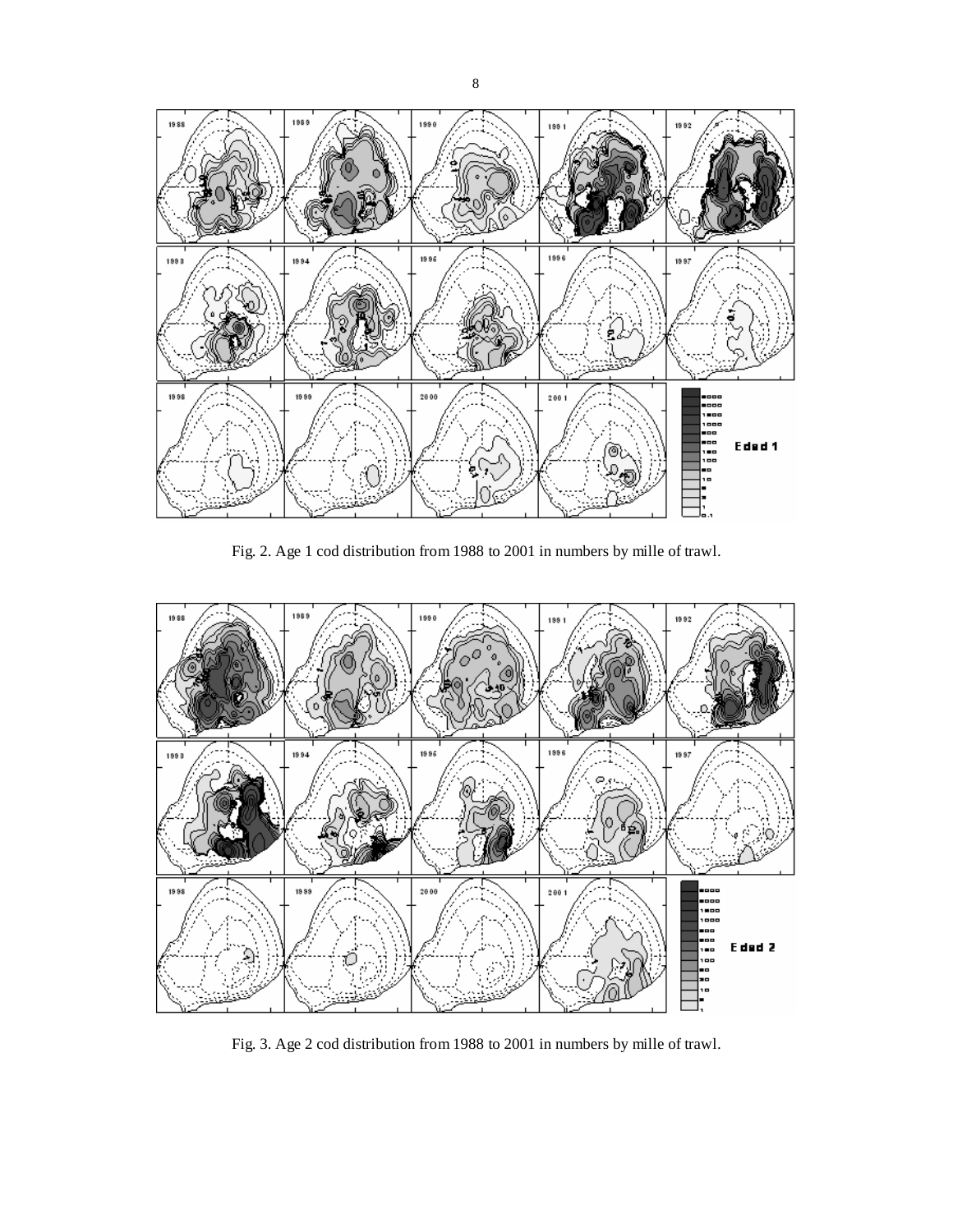

Fig. 4. Age 3 cod distribution from 1988 to 2001 in numbers by mille of trawl.



Fig. 5. Age 4 cod distribution from 1988 to 2001 in numbers by mille of trawl.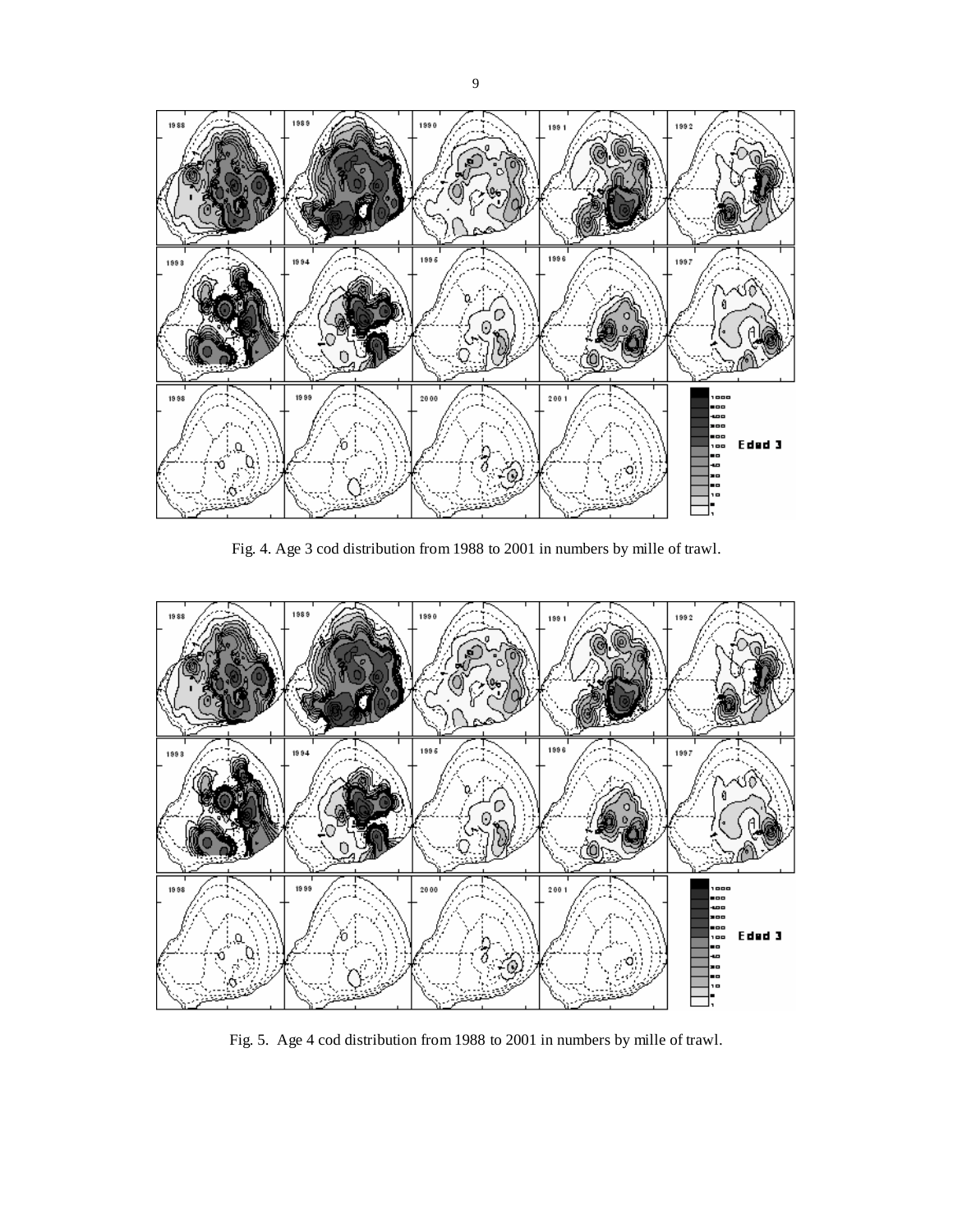

Fig. 6. Age 5 cod distribution from 1988 to 2001 in numbers by mille of trawl.



Fig. 7. Age 6 cod distribution from 1988 to 2001 in numbers by mille of trawl.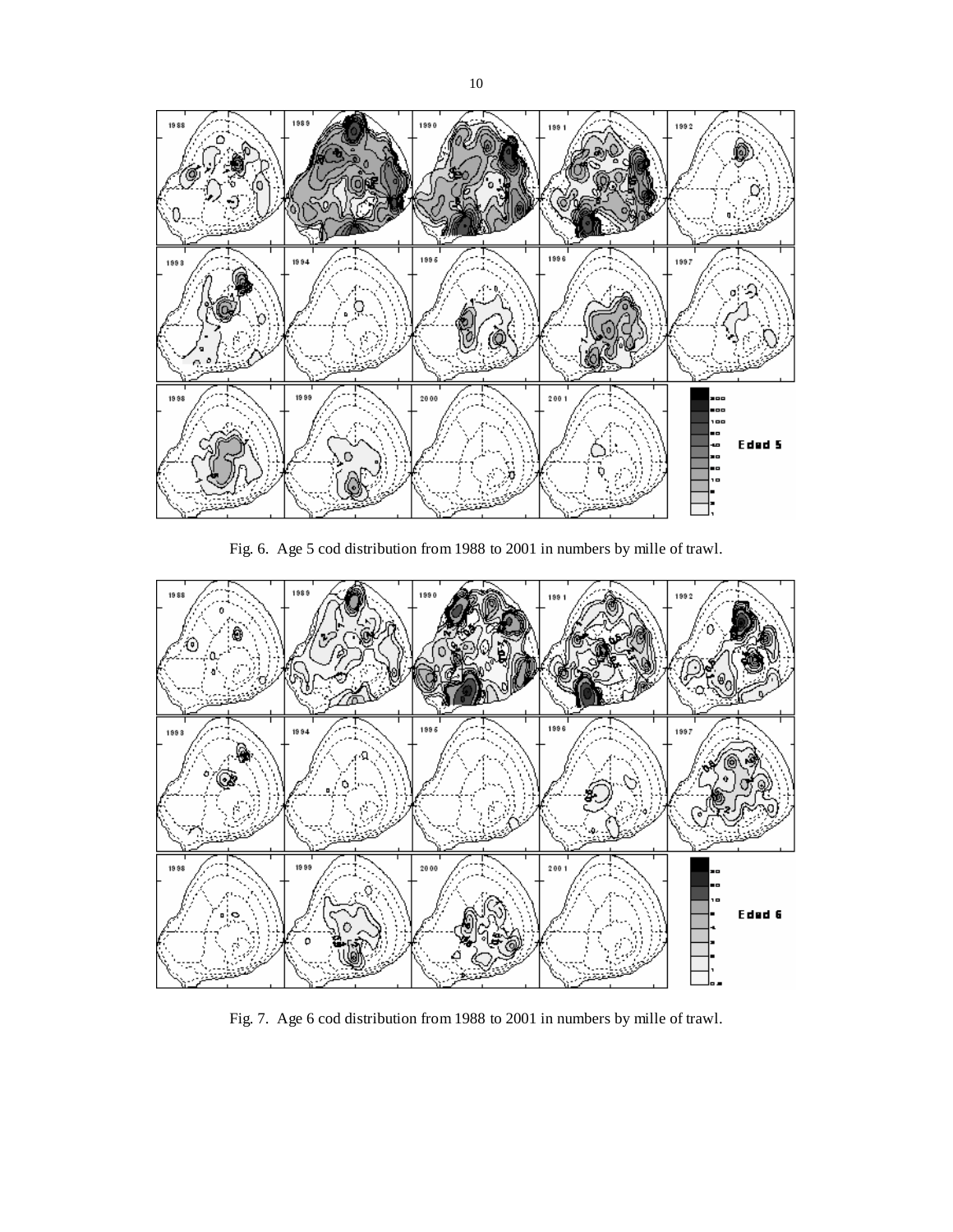

Fig. 8. Age 7 cod distribution in Flemish Cap from 1988 to 2001 in numbers by mille of trawl.